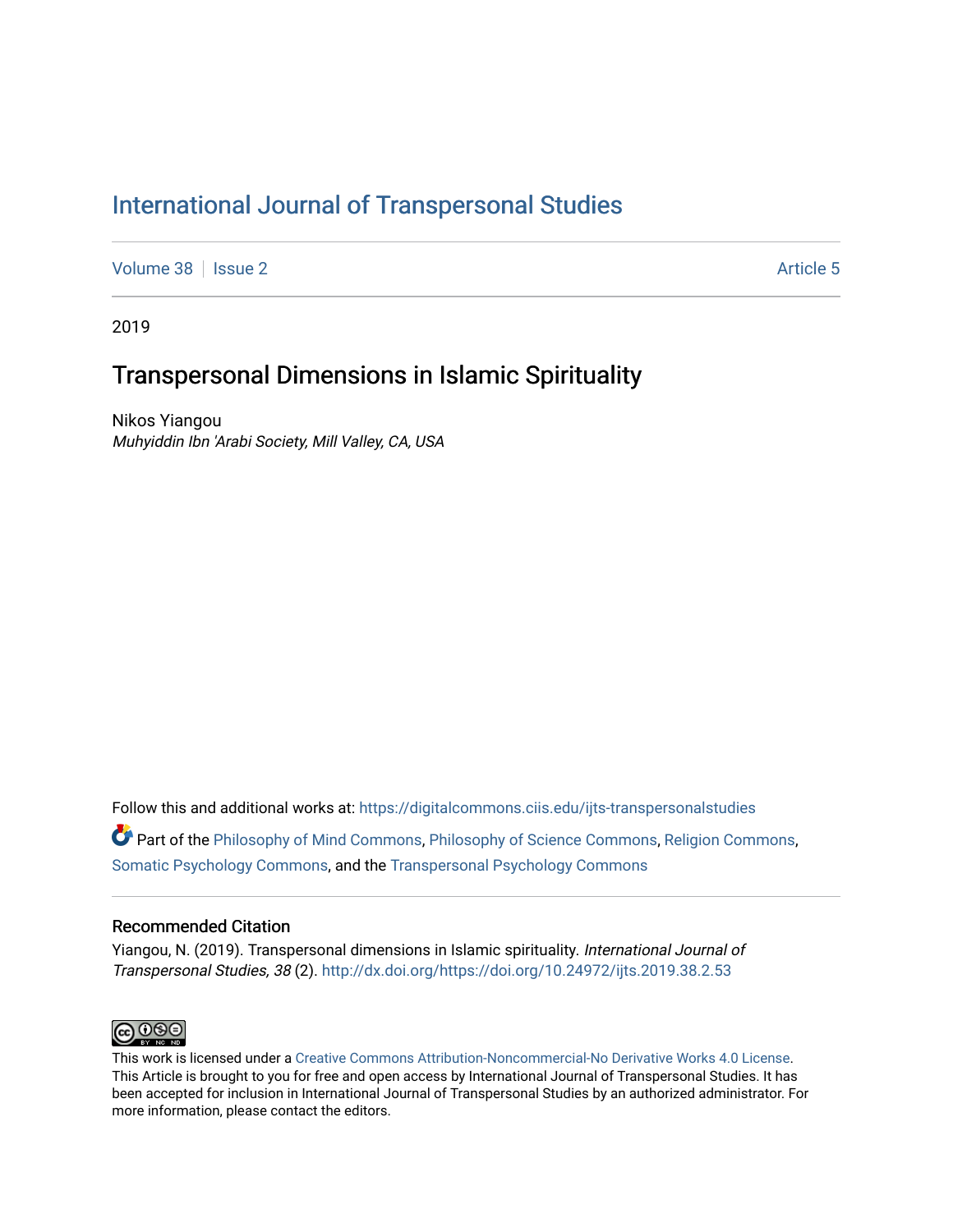# **Transpersonal Dimensions in Islamic Spirituality**

*Nikos Yiangou* Muhyiddin Ibn 'Arabi Society Mill Valley, CA, USA

The Sufi tradition that arose within Islam describes a compelling and varied map of the self and its transformations. Over the span of a millennium of practice and discourse, Sufis have explored and detailed the stages of the journey of selftransformation towards their ultimate aim of union with the One. Their models of the spiritual journey and of the emergent transpersonal self, extensively contextualized in phenomenology, epistemology, theology and ontology, offer singular insights into a richly detailed holistic psychology of self-realization and the making of the complete human.

# **Keywords:** *Islamic mysticism, Ibn 'Arabi, Rumi, Sufism, Islam, Sufi transformation, Sufi psychology, transpersonal psychology*

*I*slam literally means "submission" and is understood as the conscious surrender of the individual to God's will, and to be in harmony with God by aligning the individual will to the *slam* literally means "submission" and is understood as the conscious surrender of the individual to God's will, and to be in harmony will of God (Fadiman & Frager, 1997, p. 3). The concept of submission is inherently transpersonal as it points to the interior experiential transformation of the self through a process of abandonment of self-interest, and of coming closer to God by an increasing awareness of the divine presence. The act of submitting means ultimately to submit or align oneself to one's original nature (*fitra*), which is the essential nature given to each individual by God in pre-eternity.

The Prophet Muhammad, as the carrier of this wisdom, is the archetype of human perfection and Muslims aspire to emulate his personage by their actions, morality and even personal character traits. The Qur'an is the miracle of Islam, and Muhammad its embodiment; the Qur'anic event thus serves as the matrix of mystical experience (Ernst, 2011, p. 32). Just as Christianity can be said to be embodied in Christ, Islam is "embooked" in the Qur'an. Coupled with the Traditions of the Prophet (*hadith*), which are a compilation of his sayings during his lifetime, these works form the foundation for the religion of Islam.

The transformative process of "becoming" a fully individuated human being is richly illustrated in the teachings of Sufism, often described as the mystical dimension of Islam. While the teachings of the Qur'an and Hadith of the Prophet contain many direct allusions to a transpersonal dimension in Islam, the Sufis in particular have spent over a thousand years both applying and recording their investigations of this immensely deep and diverse tradition, and their hermeneutics have resulted in a nuanced and refined understanding of the transpersonal and existential dimension of Islam. Referring thus to the teachings and practices of Sufism immensely assists a dialog between Islam and transpersonal psychology, and indeed such a dialog would be impoverished without it.

Religion is never monolithic in its expression and institutions, and Islam is no exception. Cultural differences have shaped the way it is practiced, and even among the Sufi orders many significant differences are found in orientation, practice, and tolerance for interpretation of the religion. This is not surprising, given Islam's long history and the immense variety of cultures that adopted it. For some in mainstream orthodox Islam, for example the fundamentalist Wahabbis, Sufism has been considered inimical to Islam (Malik, 2006, p. 9; Ernst, 2011, p. 213) and indeed even heretical. Some Sufis are known for expressive practices that involve movement, music, and song, as in the practice of many Sufi orders known as *dhikr* (remembrance), of which the most recognizably famous expression in the West is the Turning of the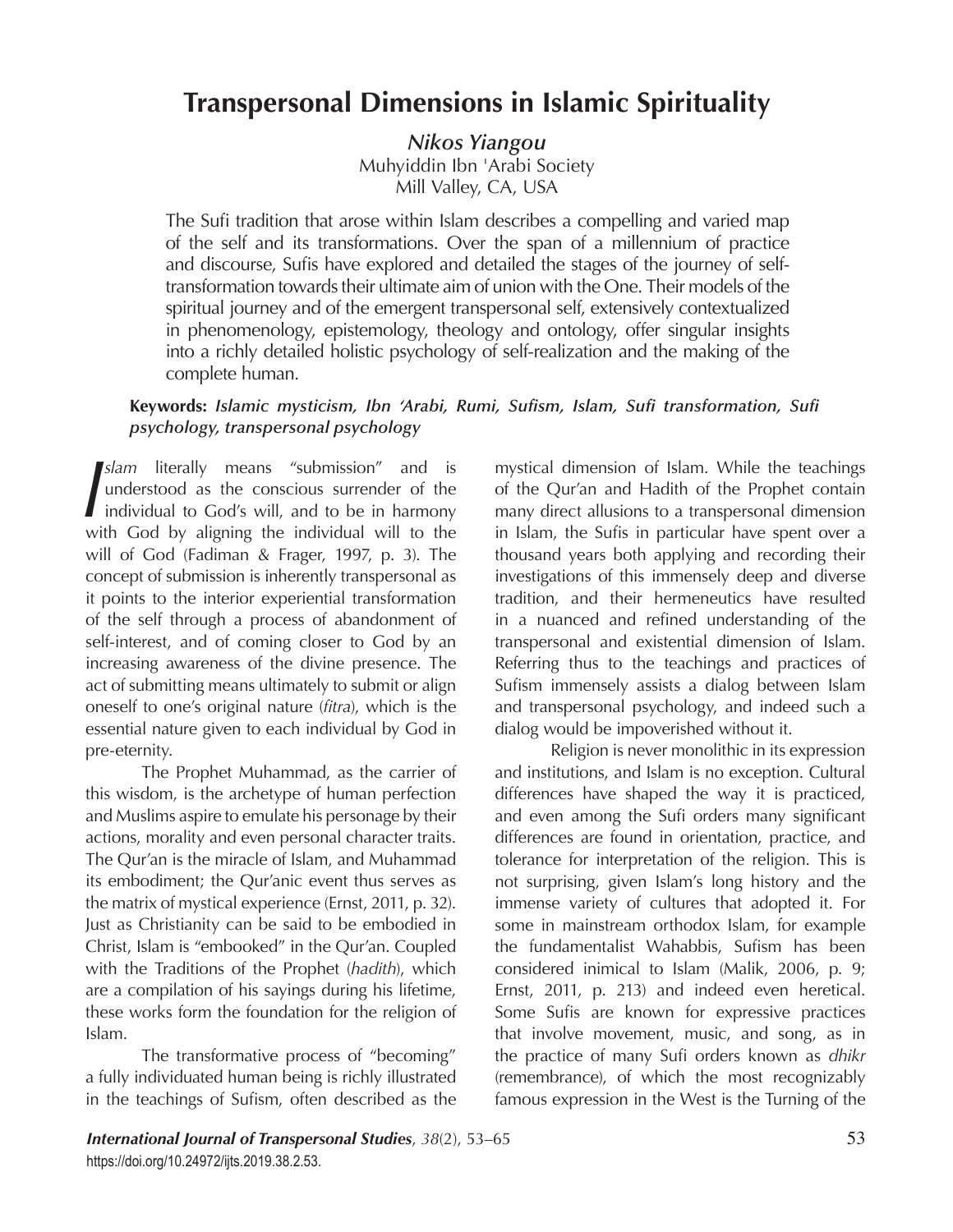"whirling dervishes" of the Mevlevi Sufi order. Some conservative cultures have branded their form of Islam with prohibitions against this kind of behavior which is considered sinful, while other cultures have adopted a more accommodating form of Islam that allows for such expression. The Ottoman Turkish culture, for example, was tolerant towards the Sufis, and Sufi orders such as the Mevlevi and Bektashi flourished under their rule. Several Sultans even had famous Sufis as their personal teachers and advisors (Toussulis, 2010). The great  $13<sup>th</sup>$  century Sufi Ibn 'Arabi acted as advisor to various kings and rulers in several different countries during his extensive travels (Addas, 1993).

## **Sufism and the West**

M / hile acknowledging that not all of Islam accepts Sufism as a legitimate way within the religion, Sufism was nevertheless a significant development within the Islamic tradition starting in the  $9<sup>th</sup>$  century, and by any measure can be called a mystical or transpersonal dimension within Islam. It flourished in every part of the Islamic civilization and continues to be a force in the present day, both in the Islamic world as well as in the West where it has taken on several forms, some of which have elicited controversy following inevitable adaptations as the formal institutions of Sufism have encountered a more secular Western mindset.

Sufis are diverse in their approaches. One group, the Traditionalists, hold that Sufism emerged within the context of Islam, and to de-contextualize it from its origins is therefore misleading and impermissible. In other words, one cannot be a Sufi without first being a practicing Muslim, in the same way that the kernel cannot be taken separately from the husk since the husk provides structure and support for the kernel. No legitimate Sufi can call themselves as such without being a Muslim and living an ethical life according to the teachings of Islam and following all its precepts. Several prominent scholars such as S. H. Nasr, Frithjof Schuon, and Rene Guenon held this position.

On the other side of the argument are the Universalists, who hold that Sufism represents the universal message found in all the religions of the world, and thus in a certain manner transcends Islam, while having sprung from within it. Hazrat

Inayat Khan and his son Pir Vilayat Khan were notable proponents of this view, as are many who hold the Perennialist position that the mystical core of all traditions is the same, while affirming the differences between religion as necessary for people of differing cultures and temperaments (Toussulis, 2010, p. 10; Webb, 2006, p. 88). Coleman Barks, a contemporary interpreter of Rumi and largely responsible for the immense popularity of Rumi's teaching on love, is a prime example of someone continuing in the tradition of drawing attention to the universal message of Sufism outside of its cultural and religious context (Hermansen, 2006, p. 46, n. 30).

Other influential transmitters of the Sufi wisdom include G. I. Gurdjieff and Idries Shah, who suggested an occult or hidden wisdom that derived from a common source, and who attempted to bring the practices of the Sufis to a Western audience. While Shah's work and lineage has come under much scrutiny (Schimmel, 1975, p. 9; Toussulis, 2010, pp. 44–69) and is considered by some to have created an occultation of the way by appealing to a "hidden hierarchy" and of reducing Sufism to a psychological training system, he is nevertheless responsible for bringing to the West the dervish stories that are popular learning tools for transformation (Hermansen, 2006, p. 28, Toussulis, 2010).

Yet another movement within Sufism is that of the Malamiyya, or "the People of Blame," who stood somewhat outside the hierarchy of Islam and even the Sufi orders, forming as it were a kind of "supra-order," and who offered a more nuanced view of Islam (Holbrook, 1991; Toussulis, 2010). These are the Sufis who hide their spiritual accomplishments and are indistinguishable from ordinary people, yet "they are free and devoted servants of their Lord, seeing Him always in their eating and drinking, their waking and sleeping, and their speaking with Him among the people." These are the people of blame, the highest of men "who have achieved the station of chivalry and good character with God, and not with any other" (Chittick, 1989, pp. 373–375).

### **The Law and the Way**

As already noted, the Sufis themselves disagree<br> **As already noted, the Sufis themselves disagree**<br> **On** the prerequisites for being a Sufi; the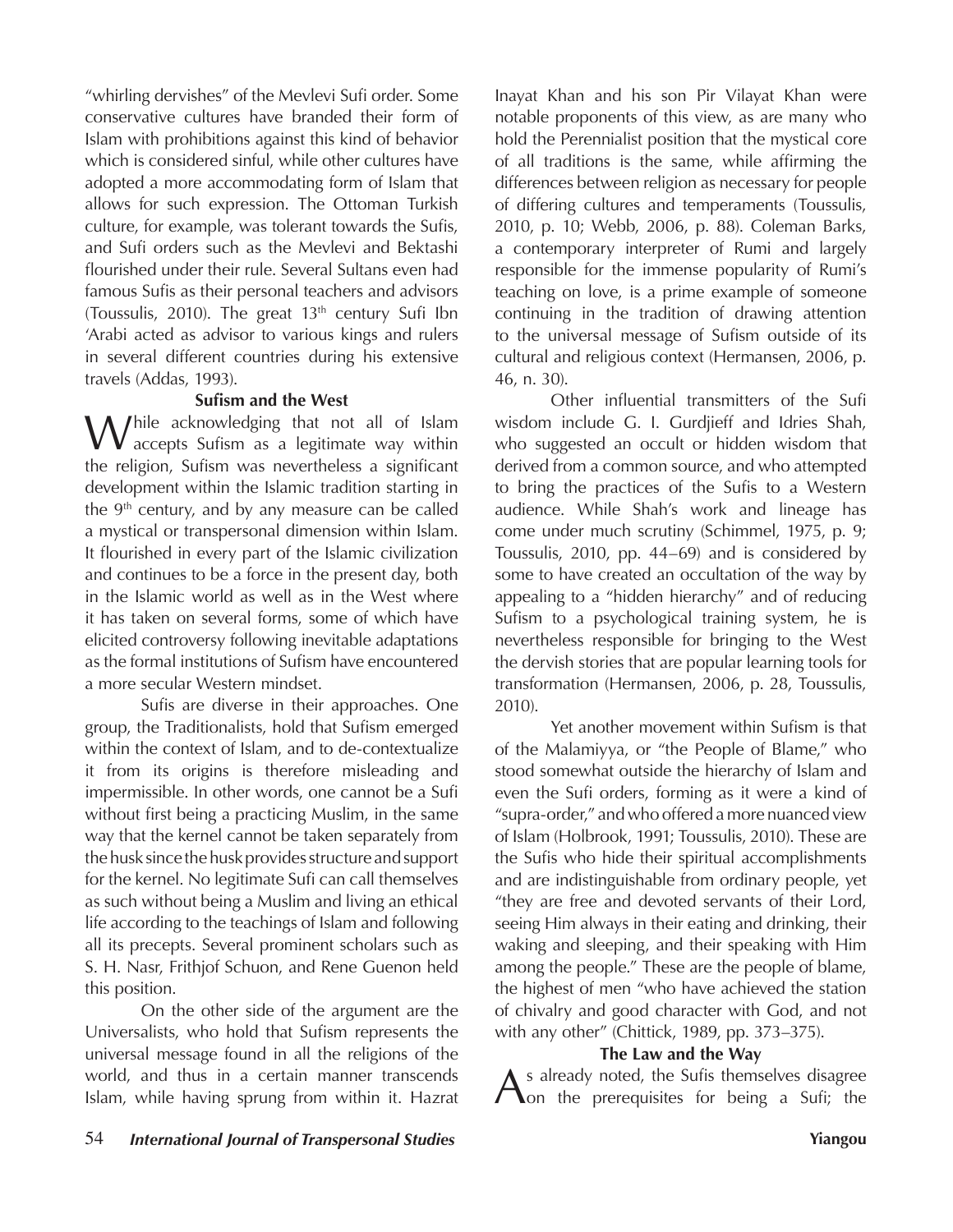discourse is not limited to a perceived clash with Western civilization. For most Sufis, however, the overarching framework for understanding human development lies in a holistic formulation of the way to union with God as a tripartite way consisting of *shari'ah* (law), *tariqa* (way) and *haqiqa* (truth). Some later commentators added a fourth stage, that of *ma'rifah* (gnosis) to express the experiential aspect of becoming a verifier of truth (*muhaqiq*) on the spiritual path. Some place *ma'rifah* before *haqiqa* and others, such as Ibn 'Arabi, put *ma'rifah* after *haqiqa*; the key point in any case is to emphasize the direct knowledge or gnosis that arises from the unitive state, rather than an objective epistemology which is more akin to knowledge of the sciences. Traditional interpretations consider progress as linear steps through these stages: adherence to the law of Islam as a foundational prerequisite, followed by traveling the way of inner transformational work in which the wayfarer traverses the various *maqam* (stages) of development, until reaching the goal of union in truth (*tawhid*) (Fadiman & Frager, 1997, pp. 9–13).

According to a *hadith* the Prophet said that "the *shari'a* are my words, the *tariqa* are my actions, and the *haqiqa* is my interior states" (Schimmel, 1997, p. 99). The stages can therefore also be considered mutually interdependent rather than a linear progression, and reflect an integration of the three aspects of human life into an integral and holistic model.

The meaning of *shari'a* is literally that of the "broad way," and is meant to be inclusive rather than restrictive. Legalist interpretations of the divine Law (*fiqh*) may restrict the spirit of the *shari'a* in ways that may not have been originally intended. As Ibn 'Arabi wrote, "The *fuqaha* (legalists) of our times have restricted and forbidden, for those who follow them, what the Sacred Law has widened for them... that is one of the gravest calamities and one of the heaviest constraints in the matter of religion… The Law has affirmed the validity of the status of him who makes a personal effort to interpret for himself or for those who follow him" (Chodkiewicz, 1993a, p. 56). An important, if seemingly confounding point, is found in the school of Ibn 'Arabi that the Law cannot be completely understood until *after*

a Sufi has realized his or her oneness with God, which is not to say that a Sufi ignores the Law, but interiorizes and integrates the Qur'an completely in their interior by verification (*tahqiq*) and not by imitation (Toussulis, 2010, p. 187, Ballanfat, 2005, p. 24). As the Sufi Uftade said, "To act in true conformity to the exterior sciences is only possible after having reached the knowledge of the four degrees (law, path, knowledge, reality)" (Ballanfat, 2005, p. 24). Ibn 'Arabi's view is decidedly nondualistic, and his non-linear approach offers a broad understanding of personal transformation on the spiritual path that is the same time rigorous, open, flexible, and tolerant towards diversity.

Muslim theologians speak of two commands, one that cannot be disobeyed, and one that can. The order that cannot be disobeyed is the Existentiating Command (*al-amr al-takwini*) "Be" (*kun*), the creative act of the Real that brings into being (*wujud*) all existent things: "His only command when He desires a thing is to say to it 'Be!' and it is" (Qur'an 36:82). This act is the bestowal of being (*wujud*) of each individual's original nature (*fitra*), brought into the manifest world. The order that can be disobeyed is the Prescriptive Command (*al-amr al-taklifi*), or the Law that is set forth by the religion. While submission to the Law may be advisable, and non-acceptance considered a "sin," disobedience to the Prescriptive Command is ultimately the choice of the individual and an act of free will, while disobedience to the Existentiating Command is impossible and can never be sinful. Individual choices will always be made in accordance to the uniqueness of each person's predisposition (*isti'dad*) to receive guidance or misguidance, consequently adherence to the Law may prevent chastisement and distance from God, though chastisement will eventually turn sweet (Affifi, 1965, p. 162; Chittick, 1994, pp. 141–144), as all beings return ultimately to their source.

Sufis speak of the journey to union (*tawhid*) as a conscious journey to the place of *Alast* ("am I not your Lord?") which represents the primordial covenant of God in the pre-eternal moment where they emerge into existence after accepting their original nature upon hearing the Existentiating Command "Be!" (Ernst, 1997, pp. 43–44).

# **Transpersonal Dimensions in Islamic Spirituality** *International Journal of Transpersonal Studies* 55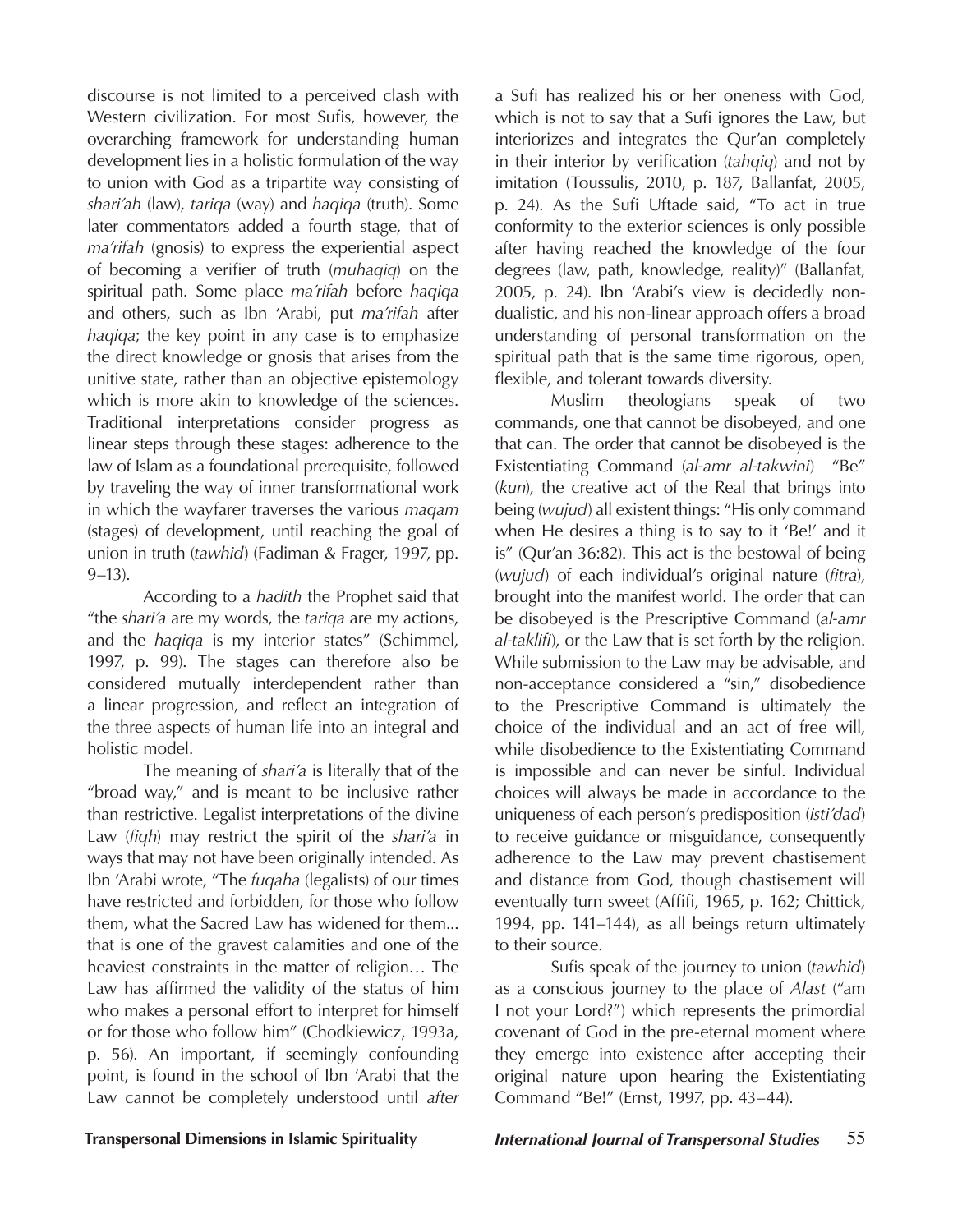Ibn 'Arabi declared that even though prophecy has come to an end with Muhammad's prophethood, General Prophecy (*nubuwwa amma*) is a property associated with individuals of very high spiritual attainment (*afrad*), which allows for the possibility of ongoing interpretation and expansion of the Law by these individuals who achieve such levels of realization (Chodkiewicz, 1993b, pp. 51, 137). Suffice to say that a detailed discussion of the Law is a complex one; the aim of this short outline is to summarize some of the main points of contention as they affect the legitimacy of the claims of Traditionalists and Universalists within the Sufi tradition.

# **The Sufi path of transformation:**  *Fana* **and** *Baqa*

The Sufi path of transformation can be described as a phenomenology of annihilation, wherein the seeker experiences various degrees of *fana*, or "passing away," followed by an experience of *baqa*, or "remaining." What passes away is illusion and ignorance, and what remains is the perception of the Real; the concept or belief of a separate self is annihilated and the seeker takes on the attributes of God, which is the only Self that is real. This process is described as a dropping away of false beliefs and a return to one's original nature (*fitra*); it is not considered in any way a gaining or enlargement of self, but the shedding of illusion in an experience that is described in various ways.

*Fana* is certainly a human experience, but the individual is ultimately not the subject of the experience—the subject is Reality itself (Schimmel, 1975, p. 143). According to a common formulation of the Sufis of the "Oneness of Being" (*wahdat alwujud*), the existence of all things is the existence of God in the form of that thing; therefore the identity of the subject always refers back to a single Subject. As the seeker sheds more and more of their separate sense of self, they become more absorbed in the divine presence, and eventually ignorance is replaced by knowledge of certitude. *Fana* and *baqa* are complementary aspects of the same experience in which the phenomenal world passes away, and the Real is seen to persist (Affifi, 1964, p. 146).

As the seeker approaches the divine presence, their journey may be described as a broad series of three annihilations resulting in everincreasing certitude of the Real. First comes the knowledge of certitude (*ilm al-yaqin*) in which the seeker becomes grounded in the knowledge that all that is, is the One Real Being. Next comes the vision of certitude (*ayn al-yaqin*) where knowledge of the Real is replaced by actual vision of the Real. Finally comes the reality of certitude (*haqq al-yaqin*), which is the complete mystical absorption of the Sufi in the presence of the Real (Schimmel, 1975, p. 142). The metaphor of heroism is helpful in understanding this progression—it is one thing to know about heroism, but another thing to actually see a heroic act, and yet another thing to become a hero oneself (Bursevi, 1981).

# **The Self**

*Fana* results in profound shifts of identity, and the degrees of *fana* may also be mapped to the degrees of the evolution of self. In the Islamic tradition, the self is very much posited as an ontological entity, in contradistinction to non-egological systems such as Buddhism, requiring a transformation of the understanding of the self and leading to a true nondual realization (Louchakova & Merlin, 2007a, p. 123). The *nafs* (a word containing the multiple meanings of soul, self, breath) is understood to persist at different levels, from the gross animal self to the refined spiritual self. The tendencies of the lower *nafs* are to be brought under control in order for increasing levels of integration to be achieved, but the aim is not the annihilation or passing away of the *existence* of the self in order to achieve a transformation of understanding, it is simply a re-orientation of identity—the self now sees according to a new order of witnessing, granted by the state or station that bestows the fresh perspective. As Balyani said succinctly: "If you know yourself without existing and passing away, then you know God, and if not, then not" (Twinch, 2011, p. 21).

In the Islamic tradition of human perfectibility, there is no elimination of the self at any level. The aim is always to bring the different parts of the self into their proper place and to achieve harmony between them, which requires the self or soul to be in submission (*islam*) to a higher order. The constituent parts of the human are brought together after the final *fana* into an ordered collectivity called *jam* (unification, collectedness) (Schimmel, 1975, p. 143).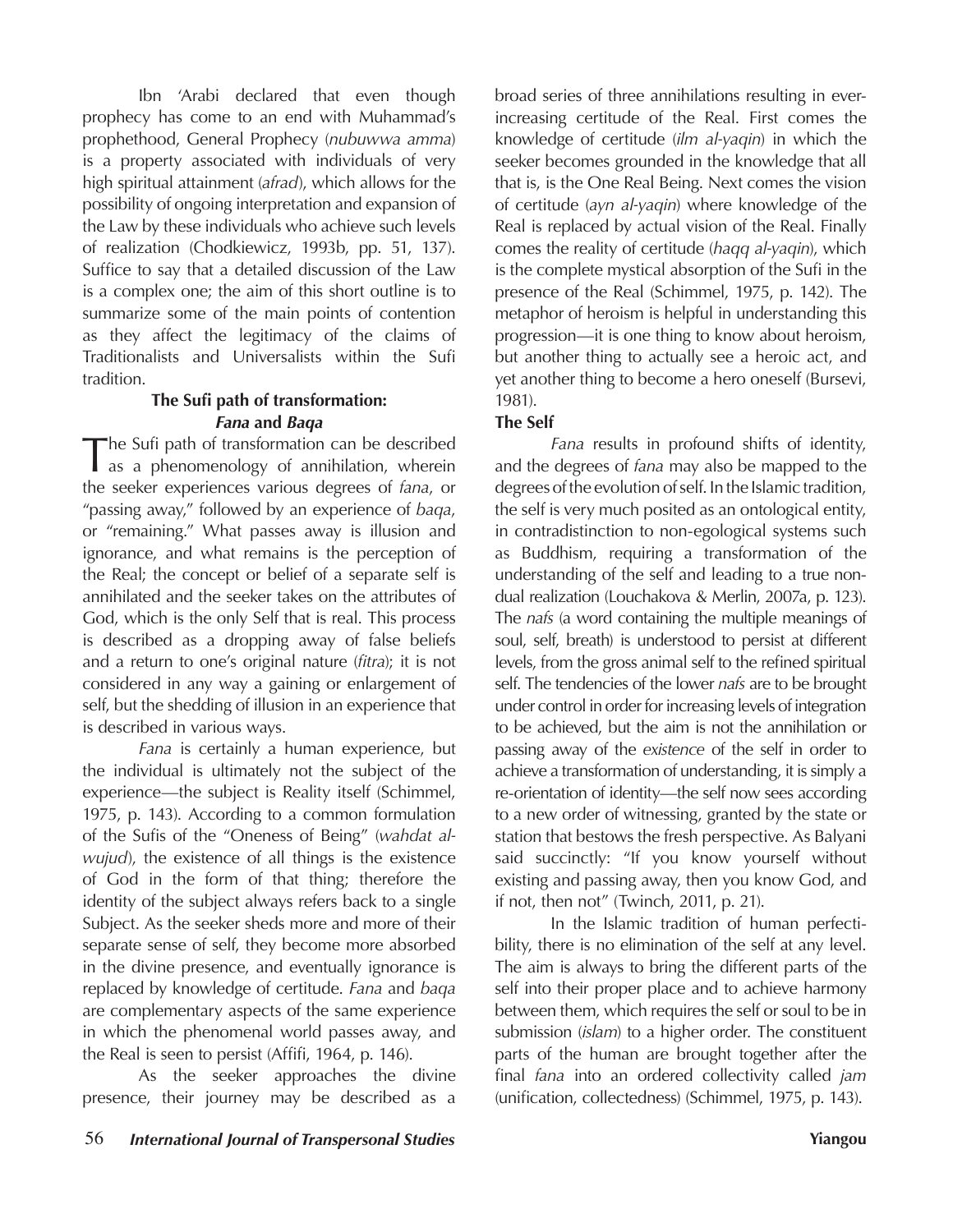The Sufi paradigm for self-knowledge is grounded in a Hadith of the Prophet and has formed the basis for many Sufi commentaries. According to this hadith, "Whosoever knows their self knows their Lord," knowing the self is at the core of any process of spiritual evolution since the self is considered a unique face of the divine self-disclosure—every person and every thing in the cosmos is the Real's diversity of faces by which it knows Itself. If the self is a facet or individuation of the Real, then by knowing one's self one knows God.

At the core of an understanding of the self are the Qur'anic references to three levels of the development of the self or soul. Perfecting the self requires effort and determination to bring about the transformation of the self, but it is also made very clear that any progress is a result ultimately of grace. The first and lowest level of the soul referred to in the Qur'an is the "self which incites to evil" (*al-nafs al-ammara*; Qur'an 12:53) also referred to as the base ego, the carnal self or the "commanding" self; this self dominates through animalistic and selfish tendencies. The second level is "the blaming self" (*al-nafs al-lawwama*; Qur'an 75:2) in which the individual becomes aware of their weaknesses and shortcomings and they "blame" themselves as they begin to work on their deficiencies, not unlike the action of conscience. The final stage is the self at the level of perfection, "the tranquil self" or "the self at peace" (*al-nafs al-mutma'inna*; Qur'an 89:27).

Sufis have, in the figure of Muhammad, an archetype for their model of a complete and realized human being. As the messenger of God and the bringer of the Qur'an, he is an object of special veneration for Muslims. His personal character is considered worthy of imitation, and Sufis consider him a prototype of the universe as well as of the human form. As conceived by Ibn 'Arabi, the prototypical Perfect Human (*al-insan al-kamil*) is Muhammad who is the complete and total theophany of the cosmos through the Divine Names, and is the one in whom God witnesses His own being. This logoic principle of the Reality of Muhammad is embedded in the cosmos and within each human individuation and represents each person's potential to realize their perfection in accordance their particular lord (*rabb*) that

determines their uniqueness (Schimmel, 1975, pp. 272–273). When a person becomes Perfect Human, he or she achieves sainthood and becomes the special friend of God (*wali*, a term meaning both saint and friend). The *wali* is annihilated to their egoic self, and God is present in his or her witnessing of the Real (Ernst, 2011, pp. 58–60).

This concept of the perfectibility of each person establishes a clear context for understanding what is meant by progress in the Sufi path: perfection is the realization of union (*tawhid*) and identical to the self-disclosure of the One in Its appearances as human beings. Muhammad as logos represents the cosmic order and is the template upon which all humans are based, and is the ideal form to which they aspire.

# **Stages of development**

The progress of the self is envisaged as a series of developmental stages, each one building on the completion of the preceding stage, until the final liberation of the soul with its annihilation in the divine identity. The seeker starts at the gross level, working their way through intermediate levels to a final level of complete identification with the One Self, also known as *tawhid* (union). The three levels of the self found in the Qur'an serve as a basis for a variety of models in which the path is envisioned as a ladder or staircase on which the seeker ascends, climbing towards higher levels of integration. The number of levels is well defined and is understood to represent an inherent and rational internal order, although as noted there can be some variation. While the structure may follow a specified order, the sequence of each individual's traversing the stages is not always clear as this may depend on the ability of the adept, or it may be that God's activity can grant a state or station without the seeker's aspirations (Schimmel, 1975, p. 100, 105). What is clear is that each stage of development is considered a stable *maqam* (station), a completion of a level of inner work that is the actualization of a human potentiality and ultimately the result of effort on the part of the aspirant (Chittick, 1989, pp. 278– 280; Schimmel, 1975, p. 99). Regardless of the model or number of classifications the developmental structure remains the same: an ascending ladder of spiritual perfections that a person must climb (Chittick, 1983, p. 12).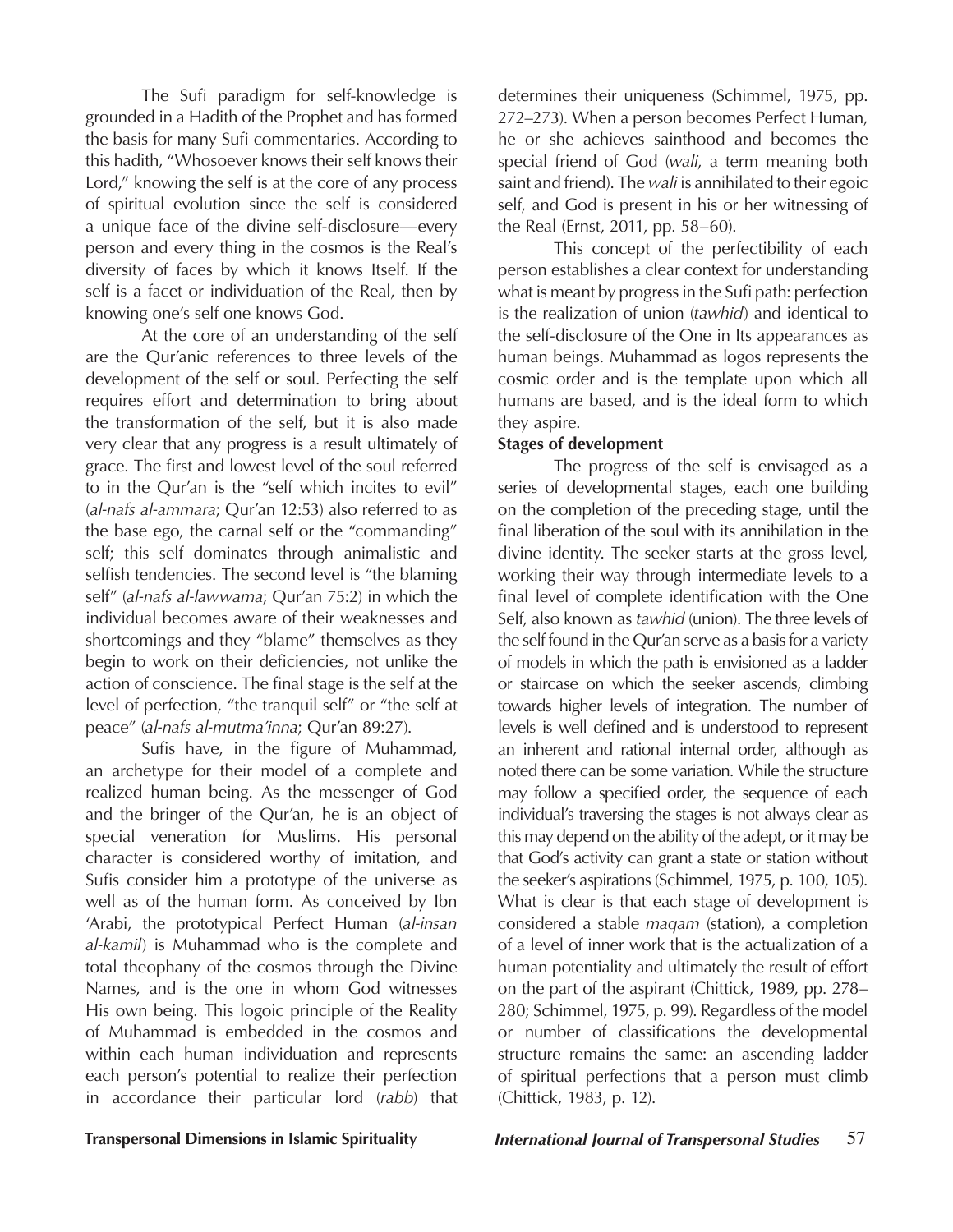A more detailed seven-stage structure can be outlined as follows, typically accepted in many Sufi traditions. The *Commanding Self*, or the animal self or domineering self that commands to evil; the *Regretful Self,* where the beginnings of change emerge, and regret and desire for change grow; the *Inspired Self*, entailing the beginning of real practice and enjoyment of living a spiritual life, while continuing to work on the desires of the ego; emotionally mature and respectable; the *Contented Self*, or the self predisposed to be liberal, grateful, trusting and adoring; the *Pleased Self*, pleased in that everything is seen as given by God, including difficulties; the *Self Pleasing to God*, a highly integrated level where all power to act is seen as coming from God, accompanied with a healing of the multiplicity within; and finally, the *Pure Self*, which is complete annihilation in God, with no separation of self whatsoever (Fadiman & Frager, 1997).

A seven-stage model based on the phenomenological experience of *fana* and described as a series of annihilations is suggested in the work of Ibn 'Arabi. *Passing away from sin*, a realization that all actions are right (not in a moral sense but as coming from God) and that which is sin, is to regard one's actions as coming from oneself; *passing away from all actions* in the realization that God is the agent of all actions; *passing away from all attributes* of the "form" in the realization that they all belong to God; as Ibn 'Arabi put it: "God sees Himself in you through your own eye and, therefore, He really sees Himself: this is the meaning of the passing away of attributes" (Affifi, 1964, p. 144); *Passing away from one's own personality* in the realization of the non-existence of the phenomenal self, and the endurance (*baqa*) of the eternal substance which is its essence; *Passing away from the whole world* in the realization of the real aspect which is the ground of the phenomenal; *Passing away from all that is other than God*, even from the act of passing away (*fana al-fana*), in which the mystic ceases to be conscious of himself as contemplator, God being both the contemplator and the object of the contemplation; *Passing away from all Divine attributes*, in which the universe ceases to be the "effect of a cause" and becomes a "Reality in appearance" (*haqq fi zuhur*)—this seventh stage

represents the fullest realization of the oneness of all things, and must be the final aim of all mystical endeavor (Affifi, 1964, pp. 143–145).

These structures and their sequences are reflective of stage models described by contemporary integral theorists such as Ken Wilber as a prerequisite for psychological maturation. No one stage can be skipped, and all stages must be completed in a particular order (Wilber, 2006, p. 76). Structures lower down on the ladder model must be completed and integrated before moving on to the next level, otherwise cognitive and spiritual progress is not possible. While stage models are widely accepted as indices for developmental maturity within transpersonal psychology, some have argued caution against strict stage models lest they be judged deterministic or causal; one cannot say that effort or practice causes a new level nor can one say that it causes internal transformation of the self, since the transpersonal self has never been absent (Todres, 2000, pp. 227–237). There is no accumulation of states or stages of consciousness, nor does a transpersonal self somehow emerge from this process (Louchakova & Lucas, 2007, p. 126; Yiangou, 2011, pp. 104–106). The transformation is one of perception, not of being; a belief or delusion passes away, and what remains is the Real. The stage structures may have a particular order, but one may shift between and among them according to one's state, the effects of circumstances and the workings of God's grace (*baraqa*).

One of the most influential of the Sufis, Ibn 'Arabi's teaching has been encapsulated in the expression Oneness of Being (*wahdat al-wujud*), an approach that declares the already existent union with one's true nature and does not allow for the possibility of a self separated from its source. Ibn 'Arabi's model makes different assumptions about the ontological status of the self, therefore his starting and ending points are different. For Ibn 'Arabi, real education of the self begins *after* union with the Real, and the aim of any path or practice is to reach union as quickly as possible in order for true individuation to take place. This is possible because individuals are already one with their source. Cognitively speaking, this is a significant concept in that it defines the starting point of any journey of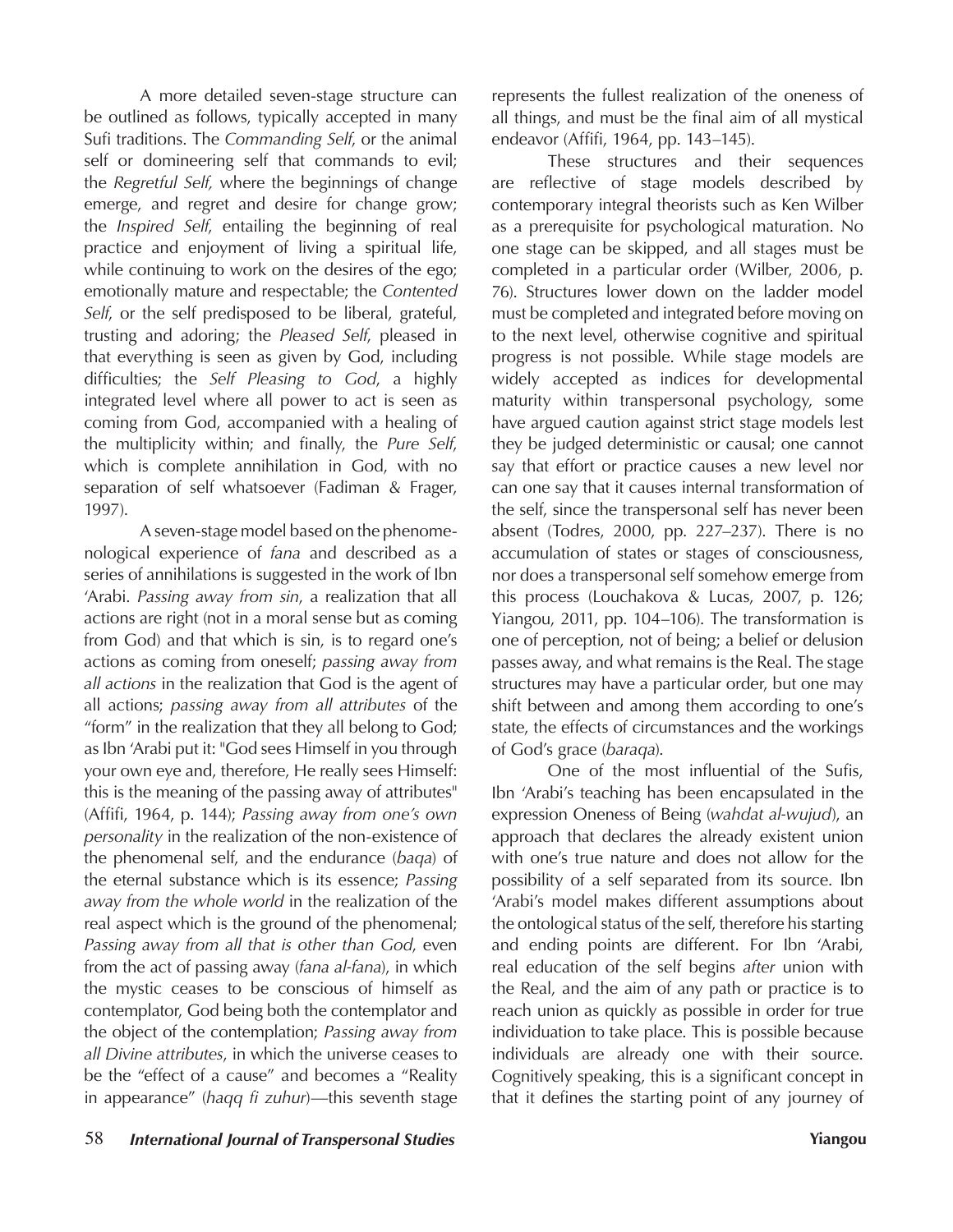transformation: "If a person, without understanding whence he comes and whither he is returning, joins the journey, he occupies himself with motion and belonging, and if he finds the point of the beginning, he yet remains very far from finding the Universe of Joining-up (*jam*)" (Bursevi, 1981, p. 21).

Following Wilber's assertion that meditation practice alone is insufficient to move the seeker up the developmental ladder unless the practitioner is cognitively active in developing a wider View that can accommodate multiple viewpoints (Wilber, 2006, pp.105–108), one finds in Ibn 'Arabi a similar integral approach which declares that what keeps a seeker from realizing their goal is in fact their own limiting beliefs. Only when all beliefs or views can be accommodated is it possible for the goal to be reached. Wilber has said that "cognitive development is the increase in the number of others with whom you can identify and an increase in the number of perspectives you can take" (Wilber, 2006, p. 113), and that this is an essential component to spiritual development, while Ibn 'Arabi referred to a Station of No Station which is the ultimate integration of all views (Chittick, 1994; Yiangou, 2011). Cognitive transformation is therefore a key component to spiritual development, and can be tied to the kinds of structural changes in consciousness arising from the experience of *fana*.

Ibn 'Arabi described three lifecycles or journeys: descent, ascent, and return. Within the journeys many stages are possible but not elucidated here; what is suggested is a way of journeying that explicitly avoids any subtle dualism by contextualizing journeying within an ontological Oneness of Being (*wahdat al-wujud*). *Descent* is the journey from the divine essence where each person has a real place, through the levels of being from the intellective to the imaginal to the corporeal worlds, until he or she is lodged with humankind. Difficulties may be encountered in this descent to the world and to the body. Without understanding one's origins, the destination will remain a distant goal. *Ascent* is the journey back to the source, which is the conscious re-integration into the primordial state. On this journey the person must lose the colors acquired on their descent, which are distractions and useless characteristics. "One

must hang on to a source of knowledge because it is necessary to fly to the Complete Intellect, which is also called the Reality of Muhammad and the degree of Sainthood" (Bursevi, 1981, p. 21). *Return* is the journey of real individuation, in which the person separates from union and returns to the world. There is a complete annihilation (*fana*), and a new consciousness of remaining (*baqa)* begins.

This journey starts from Him, but at the same time it is the station of remaining (*baqa*) with Him. It is the journey from the Reality to the Many. Having found the Universe of Oneness, he passes into the state of separateness. The man on this journey is for helping others to know, for clearing a way for others with a spiritual descent, and he puts on the cloak of personhood and comes down from his state to be among the people. (Bursevi, 1981, p. 23)

Love holds a particularly important place in Sufism, and is the ultimate transformative force, as expressed in the famous Divine Saying, "I was a hidden treasure; I loved to be known, so I created the world that I might be known," which exposes the underpinnings of all creative activity. In a famous poem Ibn 'Arabi declared "I follow the religion of Love: whatever way Love's camels take, that is my religion and my faith" (Nicholson, 1978). One of the most famous of the Divine Sayings of the Prophet alludes to the efficacy of love as a transformative power, clearly indicating the role of divine action through love. It is also considered a charter for the mystical experience of union through love:

My servant does not cease to approach Me through supererogatory acts until I love him. And when I love him, I become his hearing with which he hears, his sight with which he sees, his hand with which he grasps, and his foot with which he walks. (Ernst 2011, p. 51)

## **States and Stations**

Sufis make a clear distinction between state (*hal*) and station (*maqam*). States are experiences, which may or may not come to a seeker, and are fleeting and impermanent. Stations are degrees of realization, and are the necessary foundation for actualizing human potential. A way to distinguish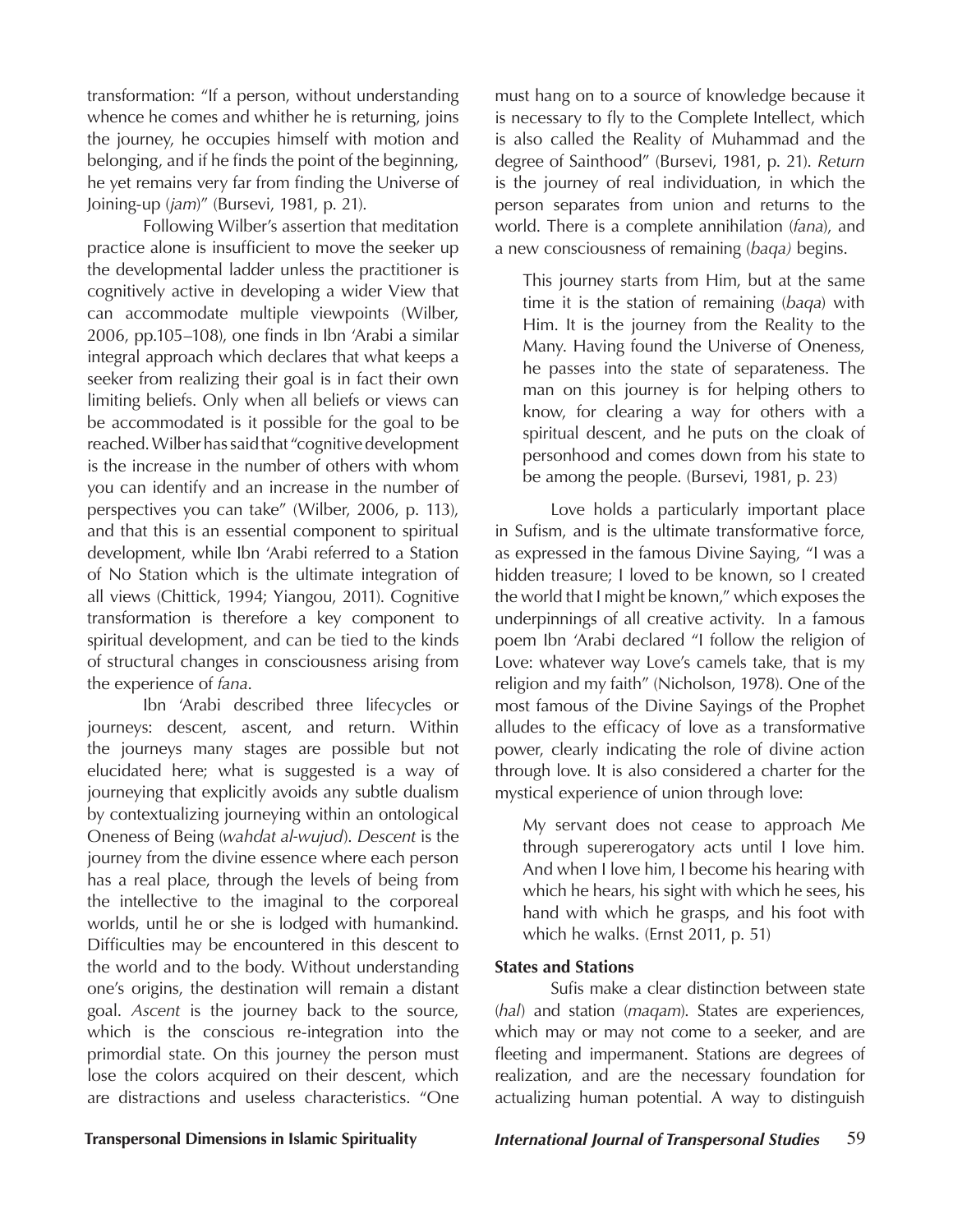between the two is that states are divine "bestowals" while the stations are divine "earnings" (Chittick, 1989, pp. 222, 278). Knowledge acquired through tasting (*dhawq*), for example, is a divine bestowal. It is usually considered inappropriate to pursue states. Stations, on the other hand, are associated with more permanent attitudes or evolutionary developments of the individuation's path of transformation.

The Wilber-Combs Lattice is a bold example of a contemporary attempt to map states to stations (Wilber, 2007, pp. 88–93). States are understood to be present at virtually all stages of development, but will be interpreted according to the cognitive filter of the structure-state that the seeker is at. Stage development forms the cognitive basis whereby all experience is determined.

Ultimately the aim of the Sufi is to complete their full potential as Perfect Human (*al-insan alkamil*). The highest degree of perfection is called the Station of No Station, which is the highest station of all, as this station encompasses all possible stations (Chittick, 1994, p. 154). Some assert that none but Muhammad can attain that final station, and that for us getting closer is enough; for Ibn 'Arabi, however, this station is attainable by those special friends of God known as the *afrad* (singular ones), who are the highest among the *malamiyya* (Chodkiewicz, 1993b), as this quote by Ibn 'Arabi illustrates:

The People of Unveiling have been given an allinclusive overview of all religions, creeds, sects, and doctrines concerning God. They are not ignorant of any of these. Adherents follow creeds, sects conform to specific laws, and doctrines are held concerning God or something in the engendered universe. Some of these contradict, some diverge, and some are similar. In every case the Possessor of Unveiling knows from where the doctrine, the creed or the sect is taken, and he ascribes it to its place. (Chittick, 1994, p. 154).

# **The Diverse ways of Transformation**

While the legitimacy of Sufi teachers is validated by tracing their lineage through a direct chain of initiation (*silsila*) reaching back to the founder of the order and to the Prophet himself and which therefore makes possible mystical transmission and the entry of the individual into the spiritual life (Ernst, 1997, pp.

121–122), other forms of spiritual transmission and transformation have been extensively documented. The history of Sufism shows that initiation through nonliving teachers or inner spiritual guides was an accepted part of its discourse.

This diversity of perspectives within Sufism accommodates a variety of epistemological and experiential models. Sufis knew that various ways of direct knowing were possible. *Jadhba* (attraction) was one of them, in which a single mystical experience could exalt the seeker into a state of ecstasy. However, some seekers behaved with impropriety under the force of the spiritual compulsion exerted on them, and earned themselves the name of *madhjub* (the attracted one), often meant to indicate someone completely lost and submerged in the divine unity and thrown out of the way of normal behavior (Bursevi, 1981, pp. 22–23; Schimmel, 1975, p. 105). The behavior displayed by the *madhjub*, who became bereft of their senses and whose actions and speech religious law prohibited, was considered immature and irresponsible (Schimmel, 1975, p. 19). Sufis were encouraged to transition from their ecstatic states to more sober states, since remaining in the ecstatic state could result in *muallah* (mad in God), leading to speech or behavior that may be misunderstood by the uninitiated (Toussulis, 2010, pp. 171, 178).

Transpersonal psychologists may be tempted to find some correlation in the category of experience known as "spiritual emergency," where a spiritual emergence, characterized as a spontaneous transformative experience, can catapult a person into an emergency if psychological maturation is not sufficient to accommodate the experience. If the requisite work to integrate psychological issues has not been done in advance, the spiritual experience can result in an overwhelming and dangerous situation (Grof & Grof, 1990; Lukoff, Lu, & Turner, 1998). Avoiding necessary shadow work at various stages of development could result in difficulties later in life and be symptomatic of "spiritual bypassing," a term coined in transpersonal psychology for those Western seekers who aim to catapult over their personal psychological problems for the transcendent experience that they perceive as promised by Eastern spiritual traditions (Welwood, 2002, p. 207). Whether a direct comparison can be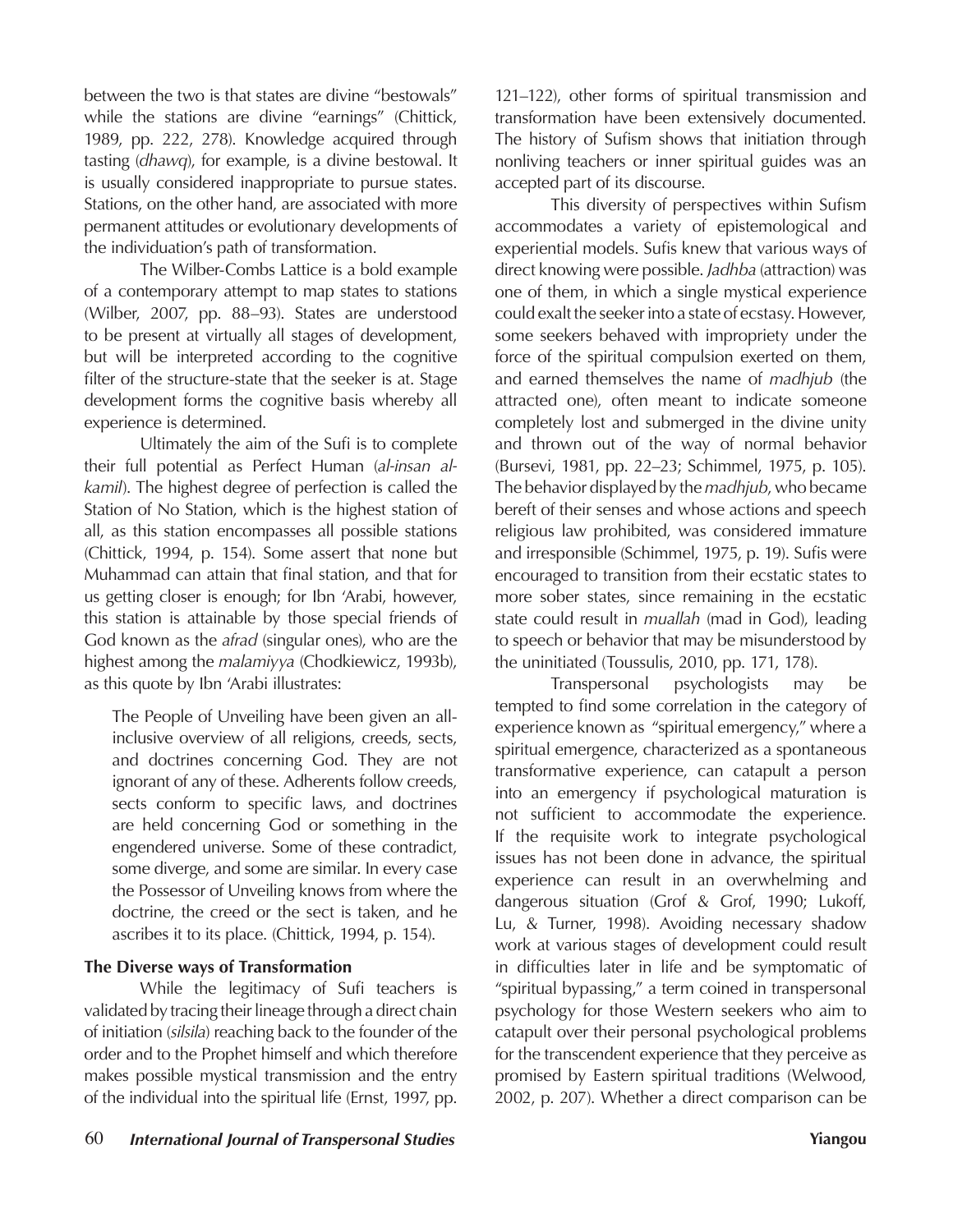made to the situation of the *madhjub* is unclear, given that many of the *madhjub* were considered to have achieved a high degree of spiritual realization, but had become crazed and stuck in their ecstatic state. The effects of excessive spiritual practice or lack of guidance might equally explain the disorientation and behavior of some of the *madhjub* described in the literature.

The Sufi literature contains many references to ways of knowing that do not involve formal initiation into a dervish order or coming under the direction of a teacher. One of these ways is associated with Uways al-Qarani, a contemporary of the Prophet who lived in Yemen. The two never met, but one of the Sayings of the Prophet is understood to refer to Uways and to his awareness of Uways' level of realization: "I find the Breath of the all-Merciful (*nafas ar-rahman*) coming to me from the direction of Yemen" (Chittick, 1989, p. 127). Uways represents the prototype of the uninitiated Sufi who has attained illumination and is guided solely by divine grace outside the regular path of being guided by a living *sheikh* (Schimmel, 1975, p. 28). An Uwaysi may also be initiated by a non-visible teacher, as it was said of Kharaqani that he was initiated by the powerful spirit of Bayazid Bistami, while Attar was inspired by the spirit of Hallaj (Schimmel, 1975, pp. 89, 105).

The Uwaysi way represents a nontraditional and non-linear way of realization, a model for the possibility of immediate and direct gnosis without any intermediary, and in a certain manner sanctioned by the Prophet himself with respect to his proclamations concerning Uways. A contemporary example is found in the Beshara School which notably downplays the importance of a living teacher as less relevant for modern times, and emphasizes a direct approach that could be called Uwaysi (Taji-Farouki, 2007, pp. 164–169).

Khidr, who appears in the Qur'an (Sura 18) as the mysterious companion of Moses and instructs him in the knowledge of the unseen world but whom Moses is unable to comprehend due to Khidr's seemingly unlawful actions, offers another manner of initiation by a nonhuman master into the highest sources of mystical inspiration (Schimmel, 1975, pp. 105–106). The encounter between Moses and Khidr is a classic study of the distinction between the types of knowledge associated with prophecy (or law-abiding), with that of the mysterious wisdom of the unseen world (*ilm ladunni*), respectively (Austin, 1971, pp. 259–260). Carl Jung (2014) described this encounter as the ego-consciousness reacting to the superior guidance of the self:

To the initiate who is capable of transformation it is a comforting tale; to the obedient believer, an exhortation not to murmur against Allah's incomprehensible omnipotence. Khidr symbolizes not only the higher wisdom but also a way of acting which is in accord with this wisdom and transcends reason. (p. 141)

Ibn 'Arabi himself claimed to have received initiation from Khidr, in the form of a mantle (*khirqa*), which is an accepted form of transmission in Sufism (Austin, 1971, p. 39), a claim made by other Sufis as well. Spiritual transmission in all cases is the common denominator by which a seeker receives guidance, though the means can be various – through a living teacher or a teacher from the imaginal world.

The existence of spontaneous, nonmediated models of development within Islam remains a rich and largely unexplored area for transpersonal psychology. Spontaneous spiritual emergence has been identified in modern times as a valid psychological category of experience (Grof & Grof, 1990; Louchakova, 2007). Direct experience or intuition of the Real in Sufism is well documented and understood, and categories of spiritual knowing are described in a highly nuanced and refined way: *dhawq* (taste), *kashf* (unveiling), *fath* (opening), *basira* (insight) and *shuhud* (witnessing). In Sufism spiritual emergence is not typically contextualized in personal trauma, whereas transpersonal psychology may offer new insights into underlying psychological issues that may determine when and if spiritual emergence becomes spiritual emergency. **Sufi practices**

The Sufi Shah Wali Allah of Delhi formalized a model of spiritual understanding and development that is in use by some Sufi orders. The concept of *lata'if* refers to the subtle spiritual centers associated with areas of the body, not unlike the Hindu concept of *chakras*, and was used to explain psychological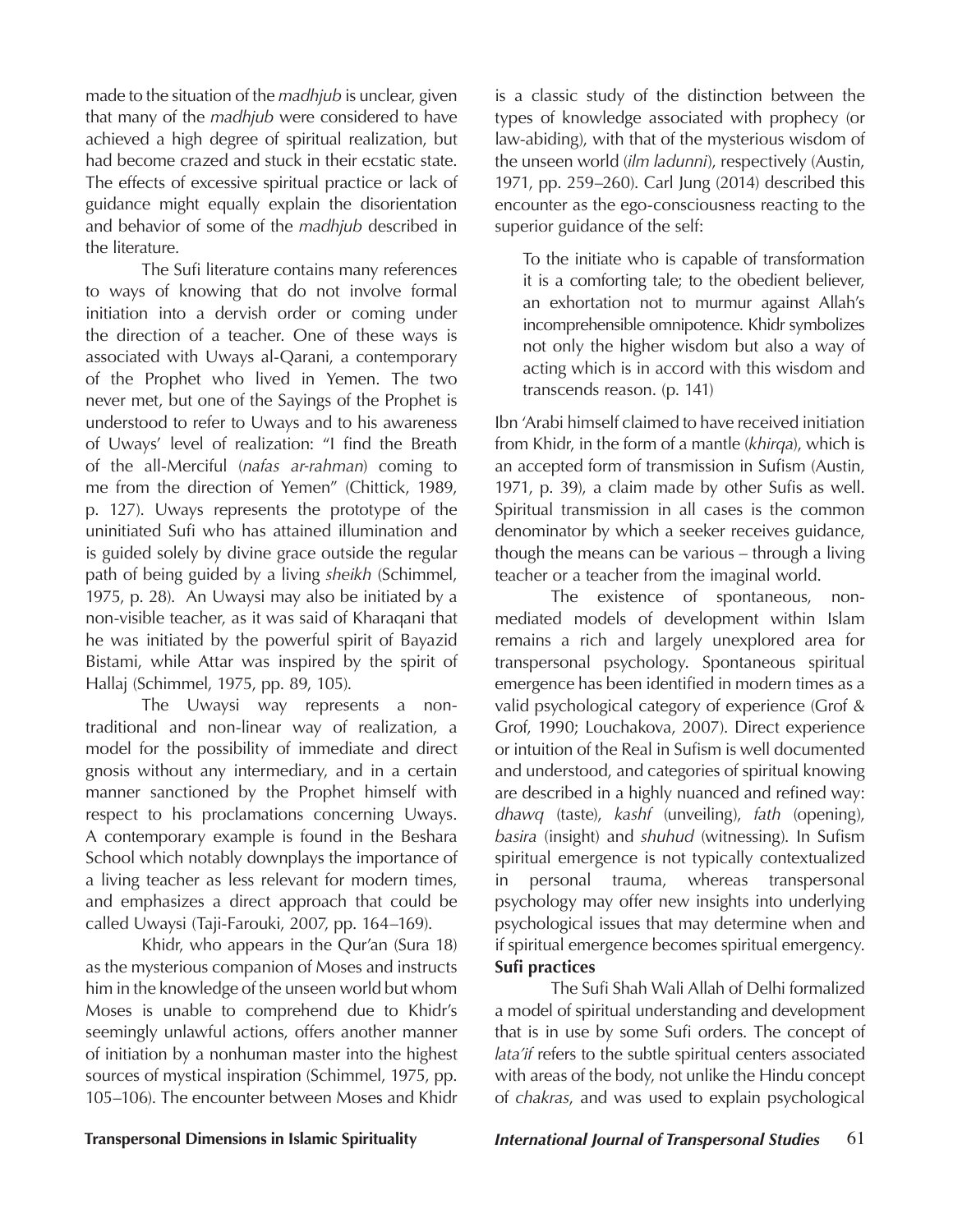and spiritual progress in the context of *fana* and *baqa*. Various Sufi orders used five-fold, sevenfold, or ten-fold levels of *lata'if* (Hermansen, 1988). The Naqshbandi taught the *dhikr* of the five *lata'if* (Schimmel, 1975), the Kubrawiyya taught a system of seven *lata'if* as inner senses or subtle centers corresponding to the spiritual faculties of the seven prophets Adam, Noah, Abraham, Moses, David, Jesus, and Muhammad (Waley, 1997), while Shah Wali Allah developed a system in which the spirit operates at three different levels, roughly equivalent of matter/body, intelligence/rationality, and angelic/ spirit, and associated in the body with liver, heart and mind but not to be identified solely with body parts as these centers have correspondences with higher cosmological structures.

Progress through the *lata'if* involves, at the lower levels, harmonizing and balancing physical components through a proper cooperation of body, heart and mind. Beyond the initial requirements is the cultivation of the spirit (*ruh*) and the mystery (*sirr*). Activation of the subtle centers requires both practice and contemplation: maintaining ritual purity, Qur'anic recitation, mystical exercises such as remembrance of the Divine Names (*dhikr*), and contemplation of God's attributes (Hermansen, 1988, p. 20). Differences in the original constitution (*fitra*) mean that the seeker, even after activating all the centers, will still be dominated by the same *latifa* in which he or she was originally strongest. Activation of *lata'if* can also be understood as forms of consciousness, opening up the subtle dimension (Almaas, 1998, p. 143).

In contemporary times the system of *lata'if* has been taught by Idries Shah (1978), and notably by A. H. Almaas in the Diamond Approach (e.g., Almaas, 1998). By combining depth psychology with the inner psychological discoveries of the Sufis, Almaas represents a modern movement to bring Islam and Sufism into the fold of transpersonal psychology. The psychodynamic approach, fused with Sufi-inspired methods, is used to confront the personality and allow for the eventual unfolding of essence.

A striking use case of the impact of Sufi teachings in the West can be found in the way Sufi stories have been used as therapeutic vehicles for inner transformation. The stories are said to be

symbolic of psychospiritual states, and the reading and investigation of the stories of the fabled Mullah Nasruddin are said to provide fresh and surprising insights that can shift and destabilize the student's regular mode of consciousness, triggering and revealing personal issues.

Idries Shah (1970) and his American student, the psychologist Robert Ornstein, popularized the teaching of Sufi stories; the reading and re-reading of stories has been compared to the practice of *dhikr* by some of their followers (Hermansen, 2006). The truths embedded in the stories are seen as powerful supplements to traditional psychotherapeutic and psychiatric practice, and provide tools for deeper individual development (Deikman, 1996). A study of the self-perceived effects of Sufi stories and their developmental effects may show a mapping to the stages of the development of the *nafs*, as well as to Wilber's ladder model of development (Safken, 1988).

There is perhaps no practice more associated with Sufism than that of *dhikr*, (or *zikr*) which means remembrance, recollection, or invocation. The practice is derived from the Qur'anic verses "and recollect God often" (Qur'an 33:40) and "in nothing but the recollection of God are the hearts satisfied" (Qur'an 13:28). *Dhikr* is a practice that can be done at any time, in silence or aloud, and its form typically takes the repetition of a formula or one of the Divine Names, e.g. *la ilaha il Allah* (there is no God but God), *Allah* (God the Divinity, Godhead), *Ya Hadi* (O Guide), *Ya Rahman ya Rahim* (O Merciful, O Compassionate). The *dhikr* of the Divine Names is an important Sufi practice, and when done authentically as a *dhikr* of the heart can result in a profound transformative experience; the action of *dhikr,* remembering God through the Names, resonates or replicates in a certain sense the primordial *dhikr* of God's pretemporal activity of "remembering" the individual before he or she was manifested in time and space. Subject and object are eventually indiscernible, and the goal of the *dhikr* is achieved in a mystical union. As the Sufi Shibli said, "True *dhikr* is that you forget your *dhikr*" (Schimmel, 1975, pp. 167–178).

Ninety-Nine most beautiful Names are enumerated in the Qur'an, although the attributes of God cannot be limited and the Names are said to be infinite in number. The Names themselves are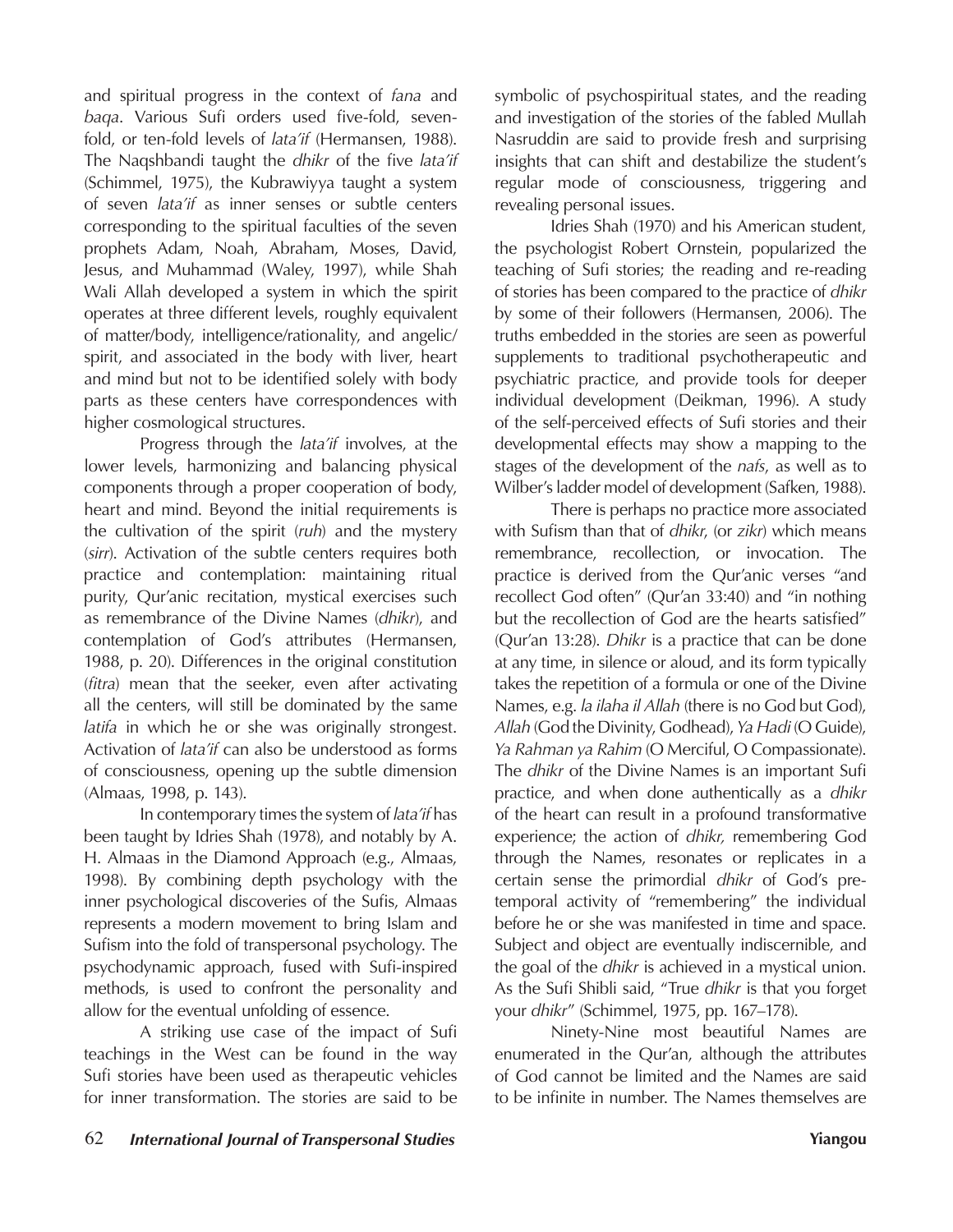divided into names of majesty and names of beauty. Names of majesty include names of power, wrath, authority, and justice, and may be overwhelming for the novice, while names of beauty include names of grace, generosity, compassion, and beauty. Both are necessary for the existence of the world, thus participation through *dhikr* reinforces the notion of God as the only actor, through expelling from consciousness everything other than God (Ernst, 1997, p. 97).

The Naqshbandi *dhikr* of the five *lata'if* is closely correlated with specific areas of the heart and chest and directly associated with defined levels of personal transformation (Schimmel, 1975, p. 174). The Christian practice of the Prayer of the Heart as devised by the early Desert Fathers was similarly applied in a systemic way as a path of inner transformation, and has been shown to offer significant insights into contemporary models of ego transformation (Louchakova, 2007).

One of the most recognizable forms of *dhikr* known in the West is that of the "Turning" of the Whirling Dervishes. It is related that Rumi, inspired by Shams i-Tabrizi to become a poet and a lover of music, was walking down the street one day and heard the beating of the hammer of a goldsmith. With each beat, he started to hear *Allah*, *Allah*, until everything around him resonated with the name of God. He began to whirl in ecstasy in the middle of the street, his arms unfurled and his head tilted back. He also turned when reciting poetry, in an altered state of consciousness. Thus was born the practice of Turning, a form of *dhikr* that includes movement, music, and the repetition of the name of God (*Allah)*, as the practitioner turns counter-clockwise. It is a form of concentrative ecstatic meditation that reflects the larger cosmological order in every way, establishing an alignment between the macrocosmic order of being and the microcosmic forms reflected in the *sema* (whirling). The hat of the dervish represents the tombstone of the ego, the black outer garment represents the body that is shed when the dervish starts to turn, and the white inner garment represents their burial shroud. The *sheikh* turns in the center, symbolizing the sun while the dervishes are as planets revolving around the sun while each spinning on their own axis. The right palm faces up

to receive grace, while the left faces down to pass the grace to the earth (Friedlander, 1975, pp. 56– 93). The structure and unfolding of the ceremonial *sema*, which is regulated by strict rules, mirrors a microcosm of the journey of the dervish to union (*tawhid*), and the turning becomes a re-enactment of the dervish's return to their source.

### **Conclusion**

The declaration of faith (*shahada*) for Muslims is to assert that there is no god but God, and that Muhammad is his messenger. These two articles of faith serve equally as the foundation for the Sufi path, and centuries of hermeneutics have developed key formulations of great relevance to transpersonal and integral studies.

The first key is the notion of the Oneness of Being (*wahdat al-wujud*), which is one of the strongest articulations of non-duality found within any of the monotheistic wisdom traditions. Progress on the path, as the individual self moves through successive stages of increasingly refined knowledge, is mapped cognitively and existentially to the underlying reality that in fact all progress is actually the One Real Being coming to know Itself through its own self-disclosure in the form of the individual. The second key is the possibility of realization for all human beings, formulated as the Perfect Human (*al-insan al-kamil*) and embodied by Muhammad as the ideal archetype. Each person is a self-disclosure of the One and created with an original nature (*fitra*) that has never separated from its source, and each person is endowed with a unique predisposition (*isti'dad*) that defines the shape of how his or her progress and journeying will unfold. The deep understanding of structures of the self, of their stages and transformations, and the practices to enhance and promote conscious change, is the lasting legacy of the Sufis.

The paradox of mystical transformation turns on the fact that realization comes not as a result of pursuing a personal goal of fulfillment as an end in itself, but as a result of complete surrender (*islam*) to a higher or deeper order of being, and of abandonment of any notion of personal gain which subsequently allows one's innate divine nature to emerge. Context is key: individuation is a process of the One knowing Itself in and through Its own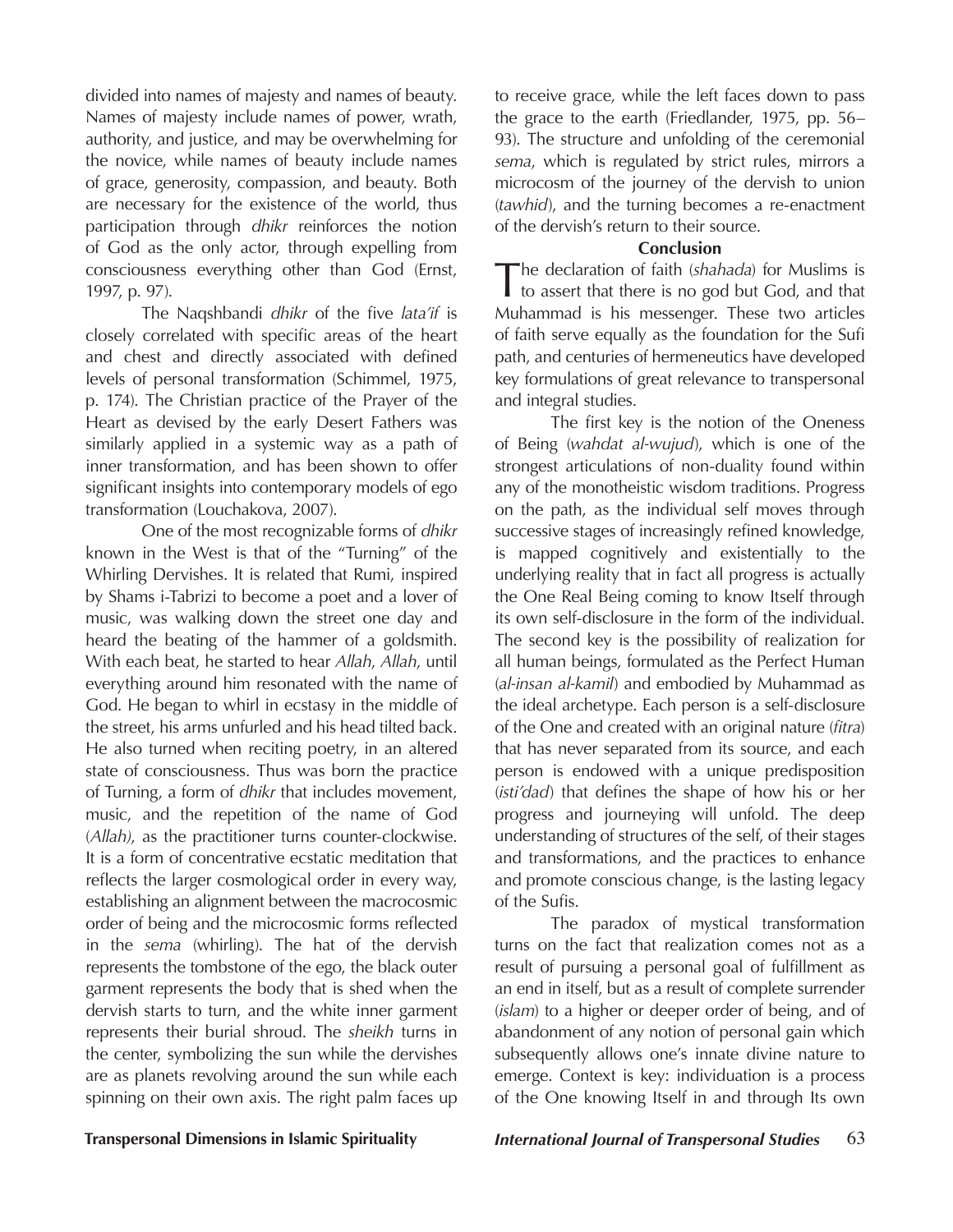image as the Perfect Human (*al-insan al-kamil*). Through alignment and submission to an inherent logoic order, and a commitment to the clearing out of the shadows of the self through practice and inner verification (*tahqiq*), the seeker continues to draw nearer to the divine presence by successive annihilations (*fana*) "until they are loved," and they become the journeyers who remain (*baqa*) forever in the presence of the consciousness and existence of the One Being (*wujud*).

The emergence of the transpersonal self arises, first, from the fragmentation of the illusory self as the veils of ignorance and separation are lifted, and, second, as a re-integration (*jam*) of self that is in reality the self-disclosure of the One Being. Once this integration has occurred, progress is seen as ongoing and infinite. Ibn 'Arabi (1972) made this observation of the nature of progress:

The self (*nafs*) is an ocean without shore. Gazing on it has no end in this world or the next. It is the nearest guide [to reality]: the more one observes it, the more knowledge one has of it, and the more self-knowledge one has, the more one has knowledge of one's Lord." (IV.68)

## **References**

- Addas, C. (1993). *Quest for the red sulphur.* Islamic Texts Society
- Almaas, A.H. (1998). *Essence with the elixir of enlightenment.* Samuel Weiser.
- Affifi, A.E. (1964). *The mystical philosophy of Muhyiddin Ibnul Arabi*. Sh. Muhammad Ashraf.
- Austin, R. (1971). *Sufis of Andalusia*. University of California Press.
- Ballanfat, P. (2005). *The nightingale in the garden of love*. Anqa.
- Bursevi, Ismail Hakki (1981). *The kernel of the kernel*. Beshara.
- Chittick, W. C. (1983). *The Sufi path of love*. State University of New York Press.
- Chittick, W. C. (1989). *The Sufi path of knowledge*. State University of New York Press.
- Chittick, W. C. (1994). *Imaginal worlds.* State University of New York Press.
- Chodkiewicz, M. (1993a). *An ocean without shore*. State University of New York Press.
- Chodkiewicz, M. (1993b). *Seal of the saints*. Islamic Texts Society
- Deikman, A. J. (1996). Sufism and psychiatry. In S. Boorstein (Ed.), *Transpersonal psychotherapy*   $(2<sup>nd</sup>$  ed.; pp. 241–260). State University of New York Press.
- Ernst, C. (2011). *Sufism*. Boston, MA: Shambhala.
- Fadiman, J., & Frager, R. (1997). *Essential Sufism*. Harper
- Friedlander, I. (1975). *The whirling dervishes.* Wildwood House
- Grof, S., & Grof, C. (1990). *The stormy search for the self.* Penguin.
- Hermansen, M. K. (1988). Shah Wali Allah's theory of the subtle spiritual centers (laṭa'if): A Sufi model of personhood and self-transformation. *Journal of Near Eastern Studies*, *47*(1), 1–25.
- Hermansen, M. K. (2006). Literary productions of Western Sufi movements. In J. Malik & J. Hinnells (Eds.), *Sufism in the West* (pp. ). Routledge.
- Holbrook, V. (1991). Ibn 'Arabi and Ottoman dervish traditions: The Melami supra-order (Part one)*. Journal of the Muhyiddin Ibn 'Arabi Society, 9,* 18– 39. Muhyiddin Ibn 'Arabi Society.
- Ibn 'Arabi (1972). *Futuhat al-Makiyyah (*O. Yahya, ed.; 3rd ed.). Al-Hay'ah al-Misriyah al-'Āmmah lil-Kitāb. (Original work published 1911 [Būlāq])
- Jung, C. G. (2014). *The archetypes and the collective unconscious* (R. F. C. Hull, Trans). In H. Read et al. (Series Eds.), *The collected works of C. G. Jung* (Vol. 9 Part 1, 2nd ed.). Routledge. (Original work published 1959)
- Louchakova, O., & Lucas, M. (2007). Transpersonal self as a clinical category: Reflections on culture, gender and phenomenology. *Journal of Transpersonal Psychology, 39*(2), 111–136.
- Louchakova, O. (2007). Prayer of the heart, ego-transcendence and adult development*. Existential Psychoanalysis*, *18*(2)*,* 261–287.
- Lukoff, D., Lu, F., & Turner, R. (1998*),* From spiritual emergency to spiritual problem: The transpersonal roots of the new DSM-IV category*. Journal of Humanistic Psychology*, *38*(2), 21–50.
- Malik, J. (2006). Introduction. In J. Malik & J. Hinnels (Eds.), *Sufism in the West* (pp. 1–27) Routledge.
- Nicholson, R. (1978). *Tarjuman al-Ashwaq*. Theosophical.